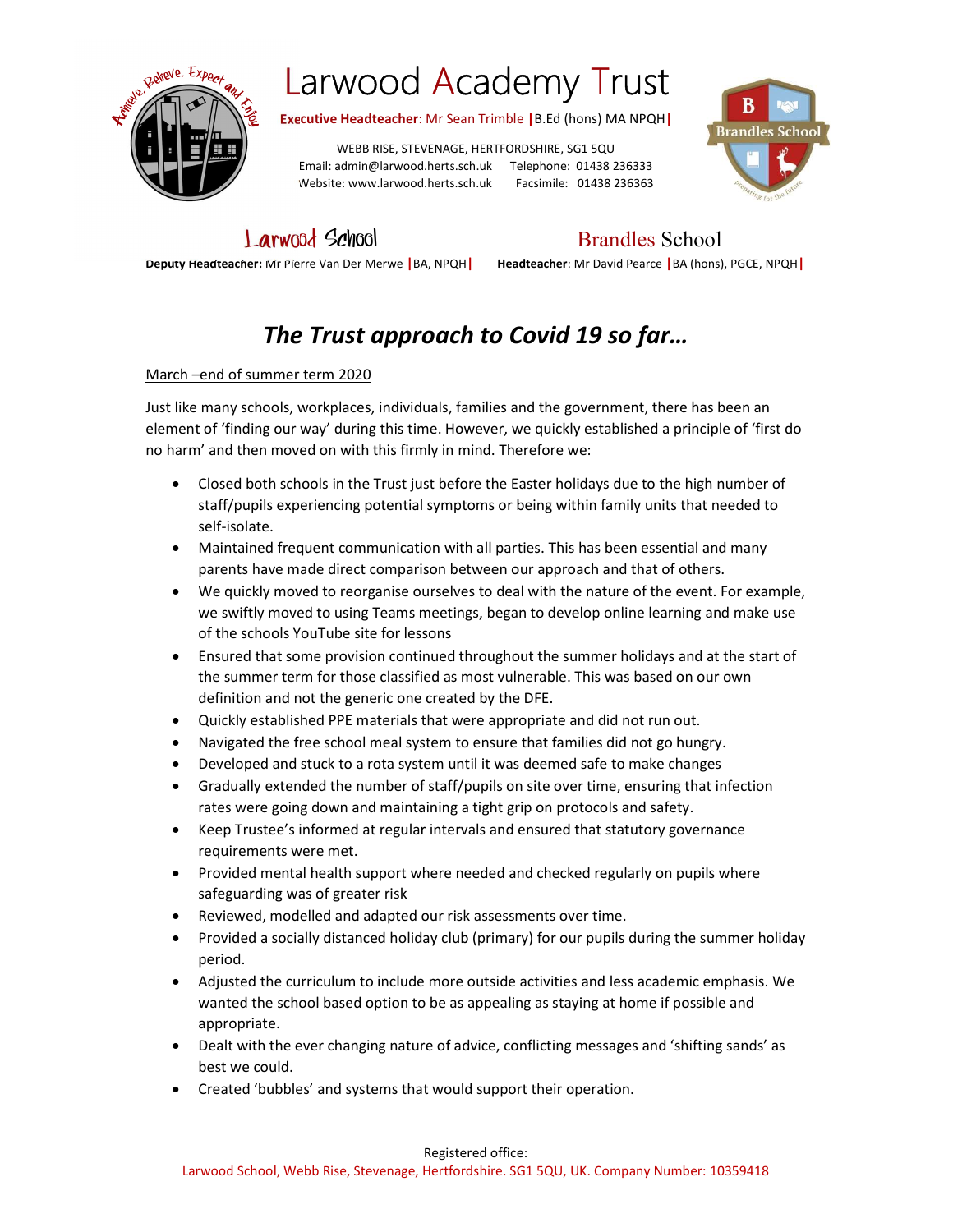

Executive Headteacher: Mr Sean Trimble |B.Ed (hons) MA NPQH|

WEBB RISE, STEVENAGE, HERTFORDSHIRE, SG1 5QU Email: admin@larwood.herts.sch.uk Telephone: 01438 236333 Website: www.larwood.herts.sch.uk Facsimile: 01438 236363



### Larwood School Brandles School

Deputy Headteacher: Mr Pierre Van Der Merwe |BA, NPQH| Headteacher: Mr David Pearce |BA (hons), PGCE, NPQH|

 Ensured that no member of staff or external supporting colleague lost out financially due to Covid.

### Our approach since September.

At the start of the academic year, we have met with all staff, provided training and spent time dedicated to Covid best practice. Each school has its own set of procedures but retain common principles. Our risk assessments have been reviewed and we have welcomed back all staff and pupils\*.

Since the start of the term we have experienced:

- $\triangleright$  Many smiling faces and pupils happy to be back (some may not openly admit it!)
- $\triangleright$  Revised special school guidance for opening being released on 11<sup>th</sup> September!
- $\triangleright$  A number of staff/pupils having to require a test due to Covid symptoms
- $\triangleright$  We have continued to only have essential external support in school
- $\triangleright$  The gradual increase of infection and death rate (this document being written on 14<sup>th</sup> September) and causing nationwide and school based anxiety/concern
- $\triangleright$  Repeated messages about how schools are safe places to be, yet national expectations are far from allowing the numbers that meet up daily in schools
- $\triangleright$  A complete breakdown in the ability to access testing. Example Staff X needed to access a test in the summer holidays and was seen on same day with result back very early the following morning. Staff Y needed to access the test in our week 2 of term (many school equivalent week 1 due to use of training days). Nearest possible test was over 100 miles away and no postal tests were available.
- $\triangleright$  Various schools within our locality have already had to close down year groups or whole school due to positive tests. This has an impact of staffing levels and the need for staff to isolate for a 14 day period.
- $\triangleright$  Consistent contradiction and change in approach from the DFE/government

### Lessons to be learned and actions at this early stage of the year:

- 1. Take nothing for granted as to the way we will work this year. Be prepared for change and flexibility and this needs to be shared with all staff. There are actions here in terms of staff support for flexibility, resilience and training.
- 2. Be aware that Covid 19, risk assessments, testing etc. will take time away from other themes. It is my opinion that it is leadership's responsibility to protect teachers/support staff and pupils, as best they can, to get on with the delivery of the curriculum.
- 3. Maximise use of technology (Teams) to limit potential exposure and transfer. Staff training, lesson observations and intra school meetings where possible will be via Teams. Other visiting professionals, parents, etc. will be limited to absolutely essential. See also note 8.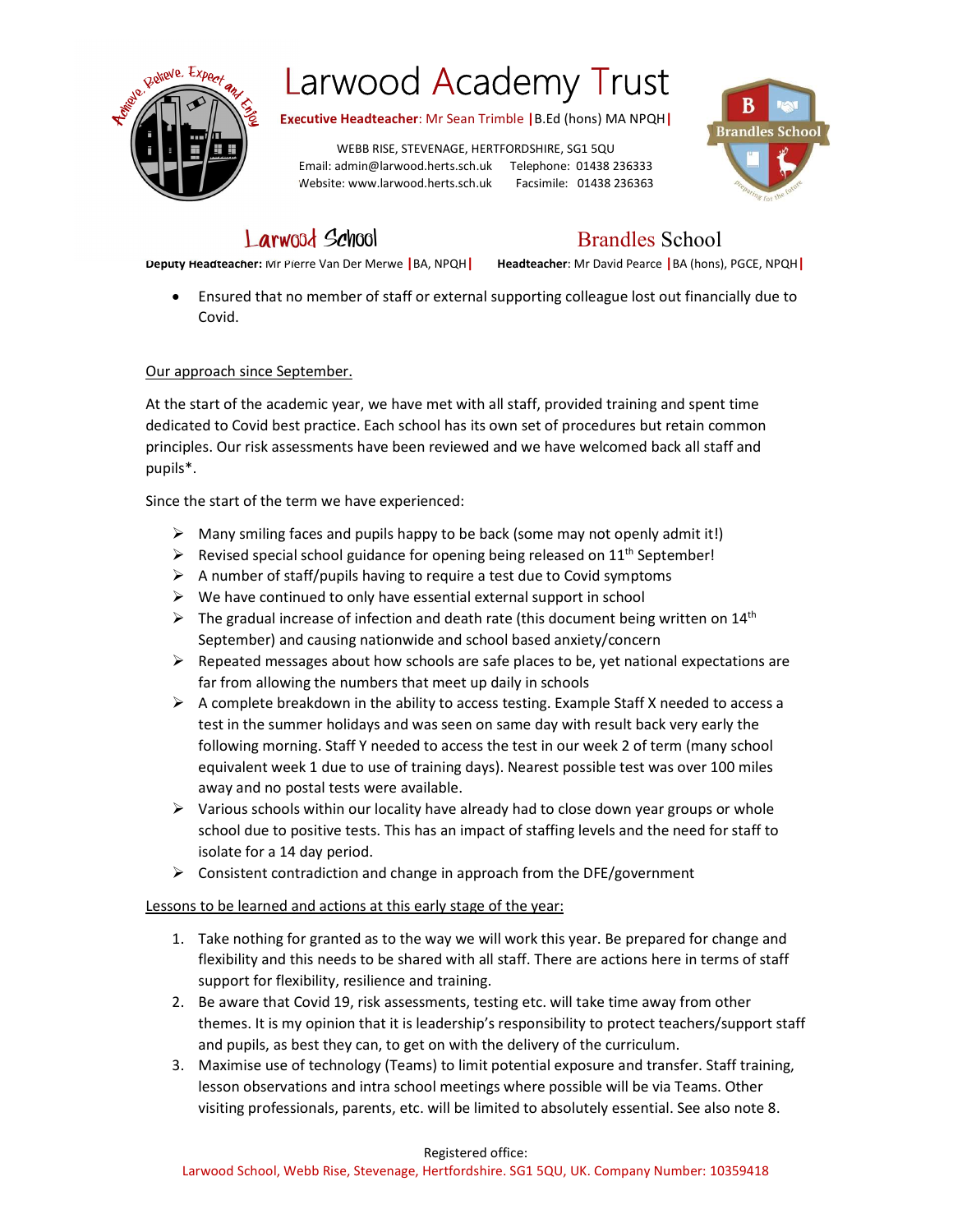

Executive Headteacher: Mr Sean Trimble |B.Ed (hons) MA NPQH|

WEBB RISE, STEVENAGE, HERTFORDSHIRE, SG1 5QU Email: admin@larwood.herts.sch.uk Telephone: 01438 236333 Website: www.larwood.herts.sch.uk Facsimile: 01438 236363



Larwood School Brandles School

Deputy Headteacher: Mr Pierre Van Der Merwe |BA, NPQH| Headteacher: Mr David Pearce |BA (hons), PGCE, NPQH|

- 
- 4. We will need to prepare staff to be able to deliver lessons online ie teach a class using Teams 5. At this stage and based on current data and experiences so far this term, we will experience year group closure and need to be ready to quickly switch back to virtual learning.
- 6. Continue to review, monitor and act upon gaps in learning. Intervention programs and support will need to be extended and carefully directed.
- 7. Maintain as tight a 'bubble' as we can to minimise the effect of an outbreak. Head/Exec Head will also campaign robustly for improved testing
- 8. Initiate plans that support minimum issues when infection rate rises:
	- If daily infection rate rises above 4000/day-SLT to only meet remotely rather than socially distanced and in the same room.
	- If above xxxx, then no physical interaction between schools in the Trust